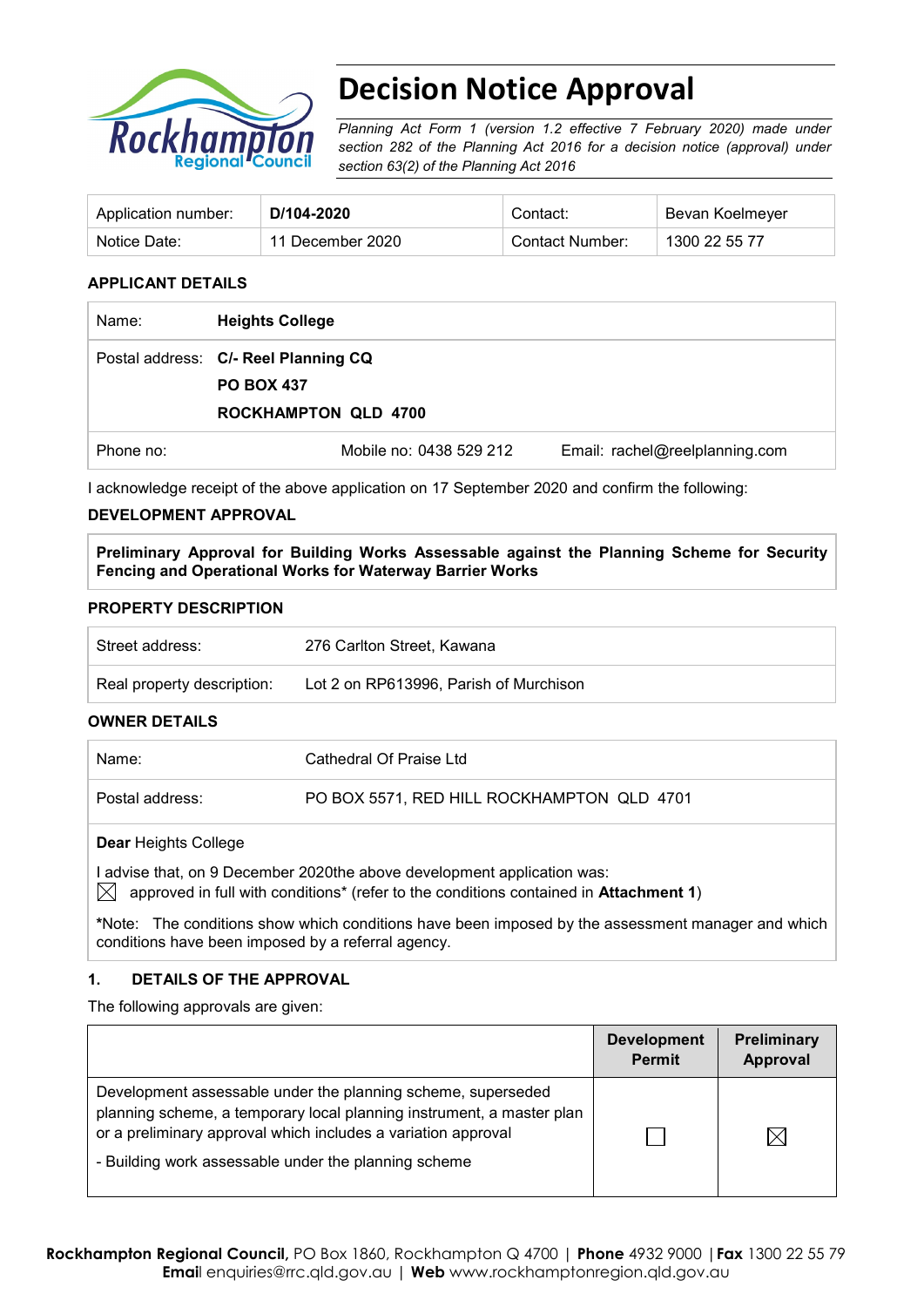### **2. CONDITIONS**

This approval is subject to the conditions in Attachment 1.

#### **3. FURTHER DEVELOPMENT PERMITS REQUIRED**

Please be advised that the following development permits are required to be obtained before the development can be carried out:

| Type of development permit required | Subject of the required development permit |
|-------------------------------------|--------------------------------------------|
| Building Works                      |                                            |

## **4. REFERRAL AGENCIES**

The following Referral Agencies were activated by this application.

| 5.<br>For an application involving                                                                                                                                                            | Name of<br>agency                                                                                                                                                                        | Role of<br><b>Agency</b> | <b>Contact Details</b>                                                                                                                                                                                                                                               |
|-----------------------------------------------------------------------------------------------------------------------------------------------------------------------------------------------|------------------------------------------------------------------------------------------------------------------------------------------------------------------------------------------|--------------------------|----------------------------------------------------------------------------------------------------------------------------------------------------------------------------------------------------------------------------------------------------------------------|
| <b>FISHERIES (Waterway Barrier Works)</b>                                                                                                                                                     |                                                                                                                                                                                          |                          |                                                                                                                                                                                                                                                                      |
| Schedule 10, Part 6, Division 4, Subdivision 3, Table 1 - Assessable development under s12                                                                                                    |                                                                                                                                                                                          |                          |                                                                                                                                                                                                                                                                      |
| Development application for operational work<br>that is assessable development under<br>section 12, unless the chief executive is the<br>prescribed assessment manager for the<br>application | The chief<br>executive of<br>the<br>department in<br>which the<br>Planning<br>Act 2016 is<br>administered:<br>Department of<br><b>State</b><br>Development,<br>Tourism and<br>Innovation | Concurrence              | In person:<br>Level 2, 209 Bolsover<br>Street, Rockhampton<br>City<br>Online lodgement using<br>MyDAS2:<br>https://prod2.dev-<br>assess.qld.gov.au/suite/<br>Email:<br>RockhamptonSARA@ds<br>dmip.qld.gov.au<br>Postal:<br><b>PO Box 113</b><br>Rockhampton Qld 4700 |

#### **6. THE APPROVED PLANS**

**The approved development must be completed and maintained generally in accordance with the approved drawings and documents:**

| <b>Drawing/report title</b>                | <b>Prepared by</b>            | <b>Date</b>    | Reference number              | <b>Revision</b> |
|--------------------------------------------|-------------------------------|----------------|-------------------------------|-----------------|
| Locality Plan &<br><b>Drawing Schedule</b> | Maloney & Sons<br>Engineering | 25 August 2020 | EC16031-200                   | C               |
| <b>General Notes</b>                       | Maloney & Sons<br>Engineering | 25 August 2020 | EC16031-201<br>(Sheet 1 of 2) | C               |
| <b>General Notes</b>                       | Maloney & Sons<br>Engineering | 25 August 2020 | EC16031-202<br>(Sheet 2 of 2) | C               |
| <b>General Arrangement</b>                 | Maloney & Sons<br>Engineering | 25 August 2020 | EC16031-203                   | C               |
| <b>Longitudinal Sections</b>               | Maloney & Sons<br>Engineering | 25 August 2020 | EC16031-204                   | C               |
| <b>Structural Details</b>                  | Maloney & Sons                | 25 August 2020 | EC16031-205                   | C               |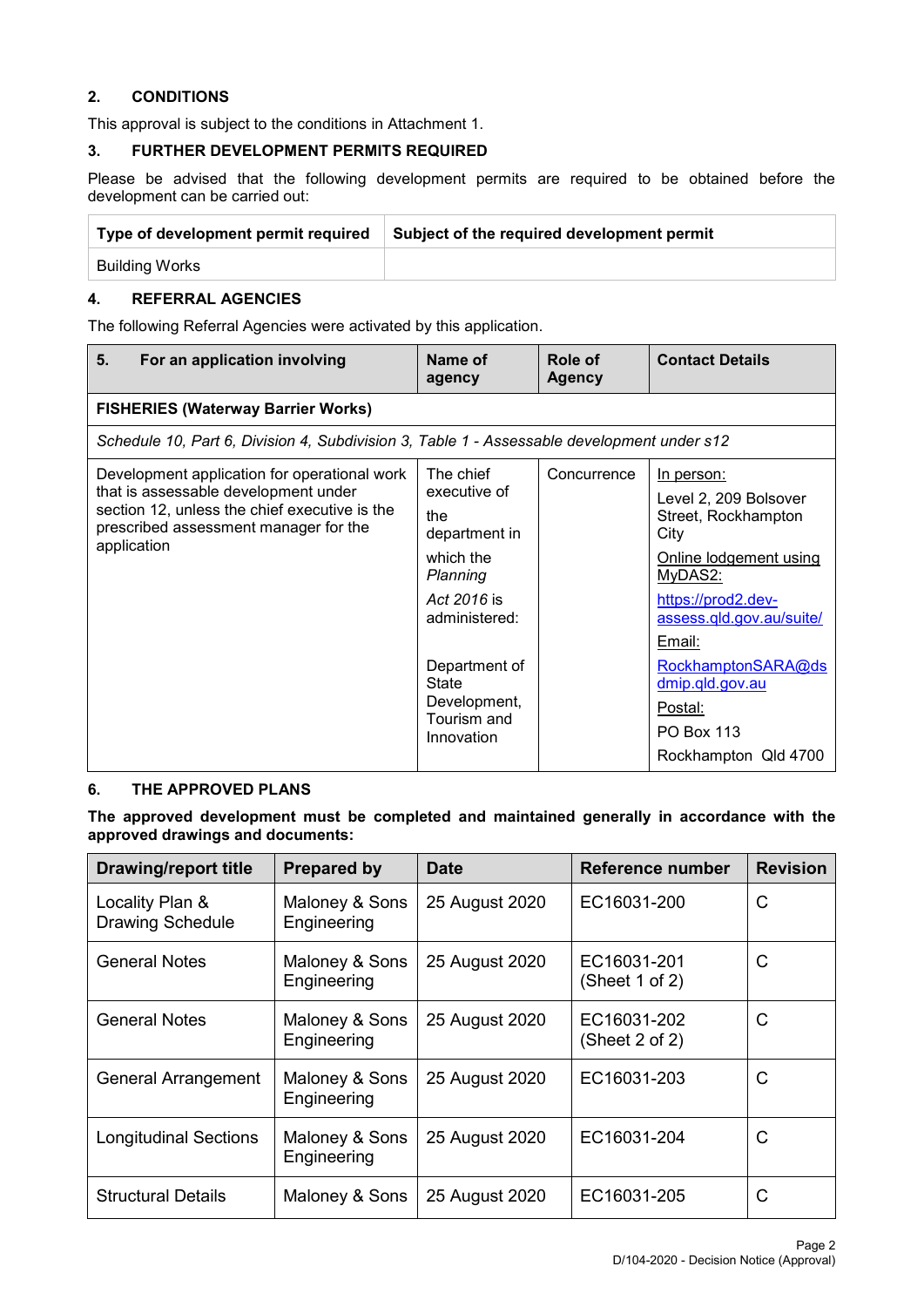|                                            | Engineering                   |                 | (Sheet 1 of 2)                |   |
|--------------------------------------------|-------------------------------|-----------------|-------------------------------|---|
| <b>Structural Details</b>                  | Maloney & Sons<br>Engineering | 25 August 2020  | EC16031-206<br>(Sheet 2 of 2) | C |
| Detailed Design<br>Report                  | Maloney & Sons<br>Engineering | 14 October 2020 | EP/001 EC16031-<br>Rev B      | C |
| <b>Splitters Creek</b><br>Maintenance Plan | <b>Heights College</b>        | ۰               | -                             |   |

### **7. CURRENCY PERIOD FOR THE APPROVAL (s.85 of the** *Planning Act***)**

The standard currency periods stated in section 85 of *Planning Act 2016* apply to each aspect of development in this approval, if not stated in the conditions of approval attached.

### **8. STATEMENT OF REASONS**

| <b>Description of</b><br>the development | The proposed development is for Building Works Assessable against the Planning<br>Scheme for Security Fencing and Operational Works for Waterway Barrier Works                                                                                                                                                                                                       |                                                                                                                                                                                                                                                                                                                                                                                                                                                                                                                                                                                                                                                                                                                                                     |  |  |  |
|------------------------------------------|----------------------------------------------------------------------------------------------------------------------------------------------------------------------------------------------------------------------------------------------------------------------------------------------------------------------------------------------------------------------|-----------------------------------------------------------------------------------------------------------------------------------------------------------------------------------------------------------------------------------------------------------------------------------------------------------------------------------------------------------------------------------------------------------------------------------------------------------------------------------------------------------------------------------------------------------------------------------------------------------------------------------------------------------------------------------------------------------------------------------------------------|--|--|--|
| <b>Reasons for</b><br><b>Decision</b>    | a) The design of the security fencing in conjunction with the applicant's ongoing<br>maintenance plan, is anticipated to minimise adverse off-site impacts to external<br>properties during a storm and//or flood event. Despite being effected by a flood<br>hazard overlay, the security fencing is not anticipated to increase the risk to<br>people or property; |                                                                                                                                                                                                                                                                                                                                                                                                                                                                                                                                                                                                                                                                                                                                                     |  |  |  |
|                                          |                                                                                                                                                                                                                                                                                                                                                                      | b) Assessment of the development against the relevant zone purpose, planning<br>scheme codes and planning scheme policies demonstrates that the proposed<br>development will not cause significant adverse impacts on the surrounding natural<br>environment, built environment and infrastructure, community facilities, or local<br>character and amenity; and                                                                                                                                                                                                                                                                                                                                                                                    |  |  |  |
|                                          |                                                                                                                                                                                                                                                                                                                                                                      | c) On balance, the application should be approved because the circumstances<br>favour Council exercising its discretion to approve the application even though the<br>development does not comply with an aspect of the assessment benchmarks.                                                                                                                                                                                                                                                                                                                                                                                                                                                                                                      |  |  |  |
| Assessment<br><b>Benchmarks</b>          | The proposed development was assessed against the following assessment<br>benchmarks:<br>Flood hazard overlay code.                                                                                                                                                                                                                                                  |                                                                                                                                                                                                                                                                                                                                                                                                                                                                                                                                                                                                                                                                                                                                                     |  |  |  |
| <b>Compliance with</b><br>assessment     | The development was assessed against all of the assessment benchmarks listed<br>above and complies with all of these with the exception listed below:                                                                                                                                                                                                                |                                                                                                                                                                                                                                                                                                                                                                                                                                                                                                                                                                                                                                                                                                                                                     |  |  |  |
| benchmarks                               | <b>Assessment</b><br><b>Benchmark</b>                                                                                                                                                                                                                                                                                                                                | Reasons for the approval despite non-compliance with<br>benchmark                                                                                                                                                                                                                                                                                                                                                                                                                                                                                                                                                                                                                                                                                   |  |  |  |
|                                          | Flood hazard<br>overlay code<br>(PO4)                                                                                                                                                                                                                                                                                                                                | The security fencing is located over three (3) separate crossings<br>within the Splitters Creek watercourse. The fencing is designed with<br>hinged, breakaway panels and rotating fingers at its base. The<br>panels and fingers upon load bearing, will allow the conveyance of<br>stormwater flows and debris within the watercourse. A maintenance<br>plan will be implemented by the owner which includes ongoing<br>clearing of any built-up debris and proactively managing vegetation<br>within and adjacent to the watercourse. Additionally, regular<br>inspections of the security fencing panels, and associated pins and<br>clamps, will be undertaken to ensure it is functioning as intended<br>and promptly repaired when required. |  |  |  |
|                                          |                                                                                                                                                                                                                                                                                                                                                                      | The design of the security fencing in conjunction with the<br>maintenance plan are anticipated to minimise adverse off-site<br>impacts to external properties during a storm and/or flood event.<br>Therefore, the proposed security fencing is not anticipated to                                                                                                                                                                                                                                                                                                                                                                                                                                                                                  |  |  |  |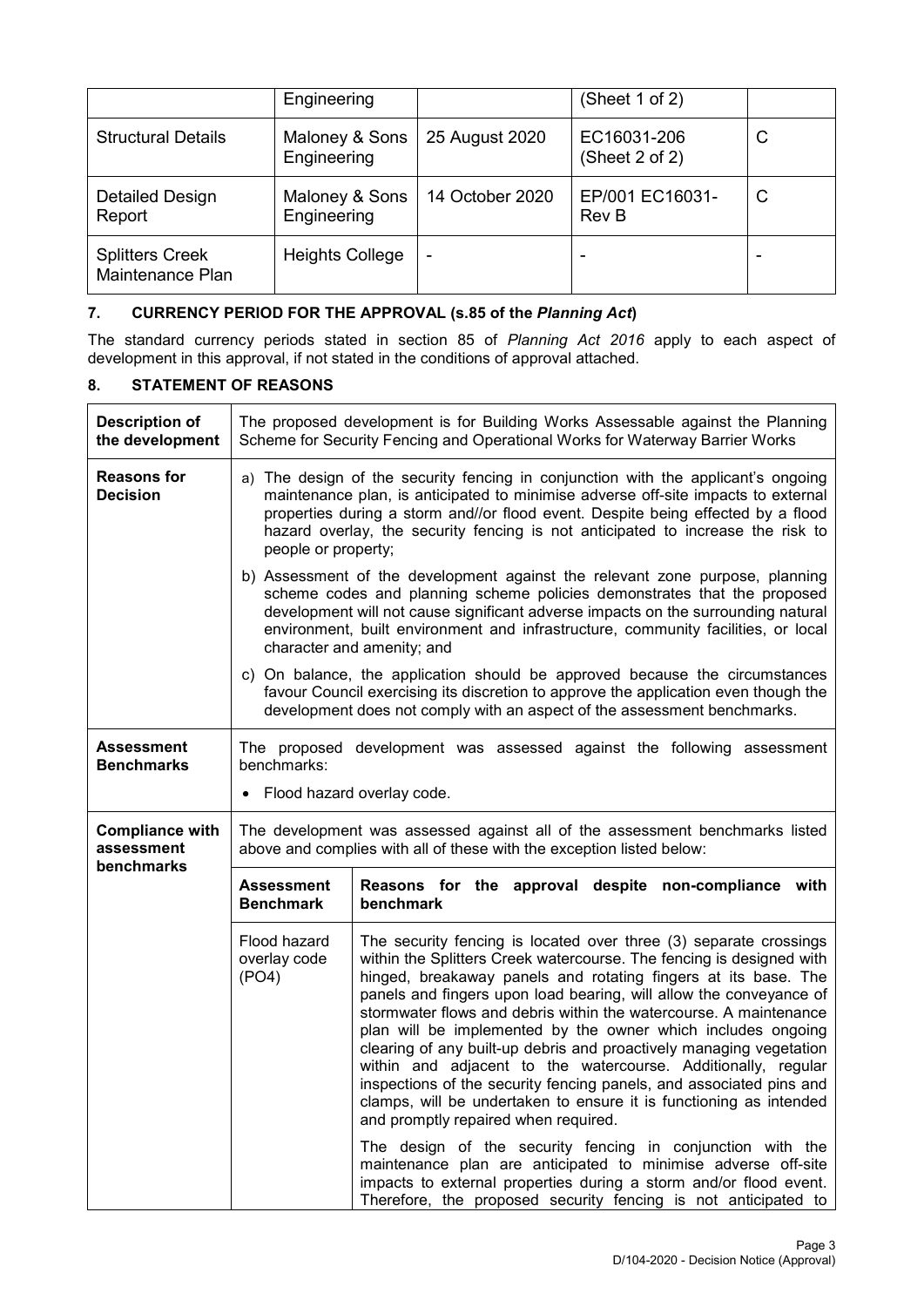|                                               | increase the risk to people or property.                                                                                                  |
|-----------------------------------------------|-------------------------------------------------------------------------------------------------------------------------------------------|
| <b>Matters</b><br>prescribed by<br>regulation | The Rockhampton Region Planning Scheme 2015 (version 2.1); and<br>The common material, being the material submitted with the application. |

### **9. APPEAL RIGHTS**

The rights of an applicant to appeal to a tribunal or the Planning and Environment Court against a decision about a development application are set out in chapter 6, part 1 of the *Planning Act 2016*. There may also be a right to make an application for a declaration by a tribunal (see chapter 6, part 2 of the *Planning Act 2016).*

#### *Appeal by an applicant*

An applicant for a development application may appeal to the Planning and Environment Court against the following:

- the refusal of all or part of the development application
- a provision of the development approval
- the decision to give a preliminary approval when a development permit was applied for
- a deemed refusal of the development application.

An applicant may also have a right to appeal to the Development tribunal. For more information, see schedule 1 of the *Planning Act 2016*.

The timeframes for starting an appeal in the Planning and Environment Court are set out in section 229 of the *Planning Act 2016*.

**Attachment 2** is an extract from the *Planning Act 2016* that sets out the applicant's appeal rights and the appeal rights of a submitter.

#### **10. WHEN THE DEVELOPMENT APPROVAL TAKES EFFECT**

This development approval takes effect:

From the time the decision notice is given  $-$  if there is no submitter and the applicant does not appeal the decision to the court.

Or

When the submitter's appeal period ends  $-$  if there is a submitter and the applicant does not appeal the decision to the court.

Or

Subject to the decision of the court, when the appeal is finally decided  $-$  if an appeal is made to the court.

#### **11. ASSESSMENT MANAGER**

| Tarnya Fitzgibbon<br><b>COORDINATOR</b> | Signature: | Date: | 11 December 2020 |
|-----------------------------------------|------------|-------|------------------|
| DEVELOPMENT ASSESSMENT                  |            |       |                  |

C/C Queensland Treasury (State Assessment and Referral Agency Department) - [RockhamptonSARA@dsdmip.qld.gov.au](mailto:RockhamptonSARA@dsdmip.qld.gov.au)

#### **Attachment 1 – Conditions of the approval**

*Part 1* **–** *Conditions imposed by the assessment manager [Note: where a condition is imposed about infrastructure under Chapter 4 of the Planning Act 2016, the relevant provision of the Act under which this condition was imposed must be specified.]*

#### *Part 2 – Conditions required by the referral agency response*

#### **Attachment 2—Extract on appeal rights**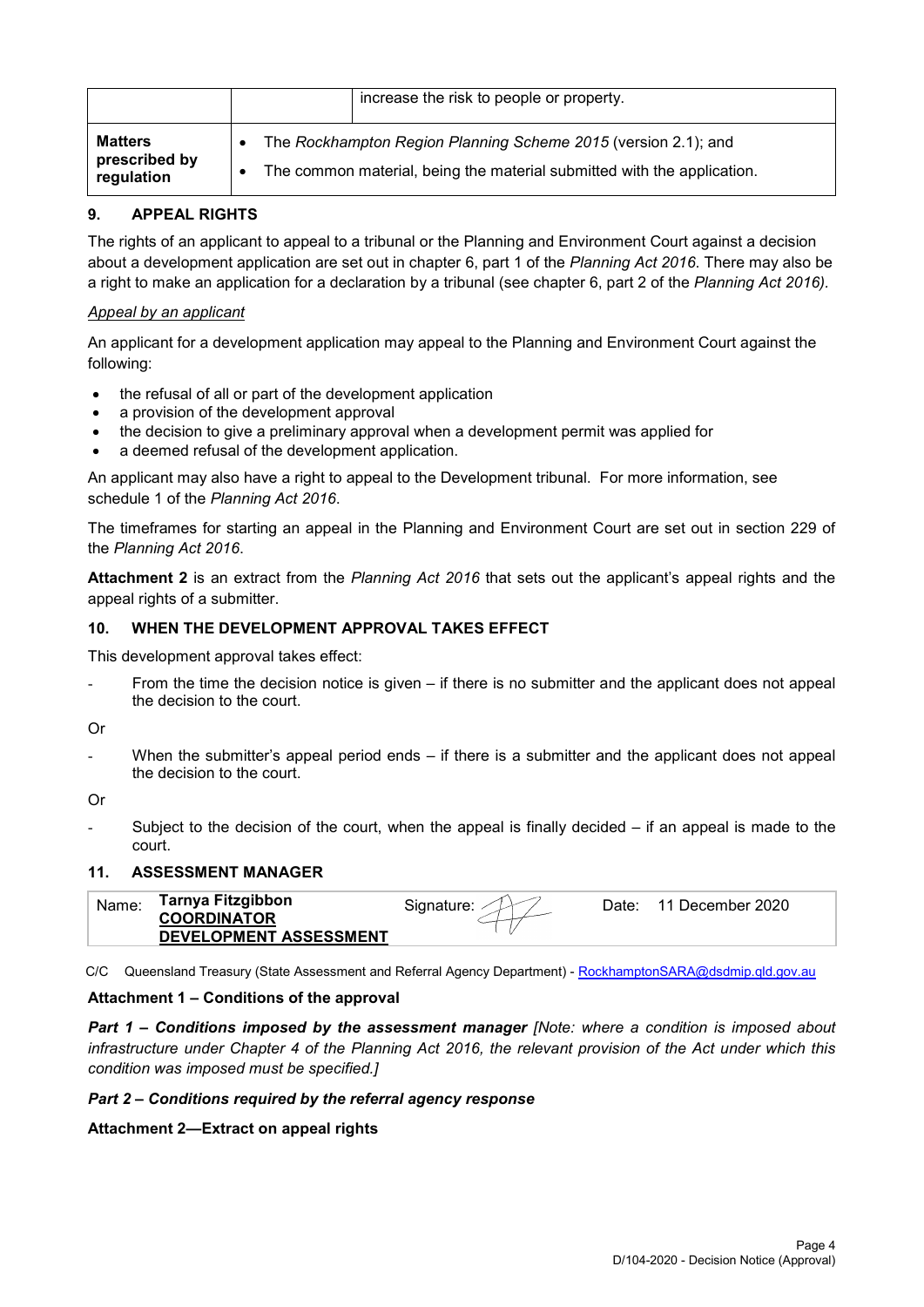

## **Attachment 1 – Part 1 Rockhampton Regional Council Conditions**

*Planning Act 2016*

- 1.0 ADMINISTRATION
- 1.1 The Developer and their employee, agent, contractor or invitee is responsible for ensuring compliance with the conditions of this development approval.
- 1.2 Where these Conditions refer to "Council" in relation to requiring Council to approve or to be satisfied as to any matter, or conferring on the Council a function, power or discretion, that role may be fulfilled in whole or in part by a delegate appointed for that purpose by the Council.
- 1.3 All conditions, works, or requirements of this development approval must be undertaken and completed:
	- 1.3.1 to Council's satisfaction;
	- 1.3.2 at no cost to Council; and
	- 1.3.3 prior to issue of the Certification of Classification for the Building Works,

unless otherwise stated.

- 1.4 The following further Development Permits must be obtained prior to the commencement of any works associated with their purposes:
	- 1.4.1 Building Works.
- 1.5 All works must be designed, constructed and maintained in accordance with the relevant Council policies, guidelines and standards, unless otherwise stated.
- 1.6 All engineering drawings/specifications, design and construction works must be in accordance with the requirements of the relevant *Australian Standards* and must be approved, supervised and certified by a Registered Professional Engineer of Queensland.
- 2.0 APPROVED PLANS AND DOCUMENTS
- 2.1 The approved development must be completed and maintained generally in accordance with the approved plans and documents, except where amended by any condition of this development approval:

| <b>Drawing/report title</b>                | <b>Prepared by</b>            | <b>Date</b>    | <b>Reference</b><br>number    | <b>Revision</b> |
|--------------------------------------------|-------------------------------|----------------|-------------------------------|-----------------|
| Locality Plan &<br><b>Drawing Schedule</b> | Maloney & Sons<br>Engineering | 25 August 2020 | EC16031-200                   | C               |
| <b>General Notes</b>                       | Maloney & Sons<br>Engineering | 25 August 2020 | EC16031-201<br>(Sheet 1 of 2) | C               |
| <b>General Notes</b>                       | Maloney & Sons<br>Engineering | 25 August 2020 | EC16031-202<br>(Sheet 2 of 2) | C               |
| General<br>Arrangement                     | Maloney & Sons<br>Engineering | 25 August 2020 | EC16031-203                   | C               |
| Longitudinal<br>Sections                   | Maloney & Sons<br>Engineering | 25 August 2020 | EC16031-204                   | C               |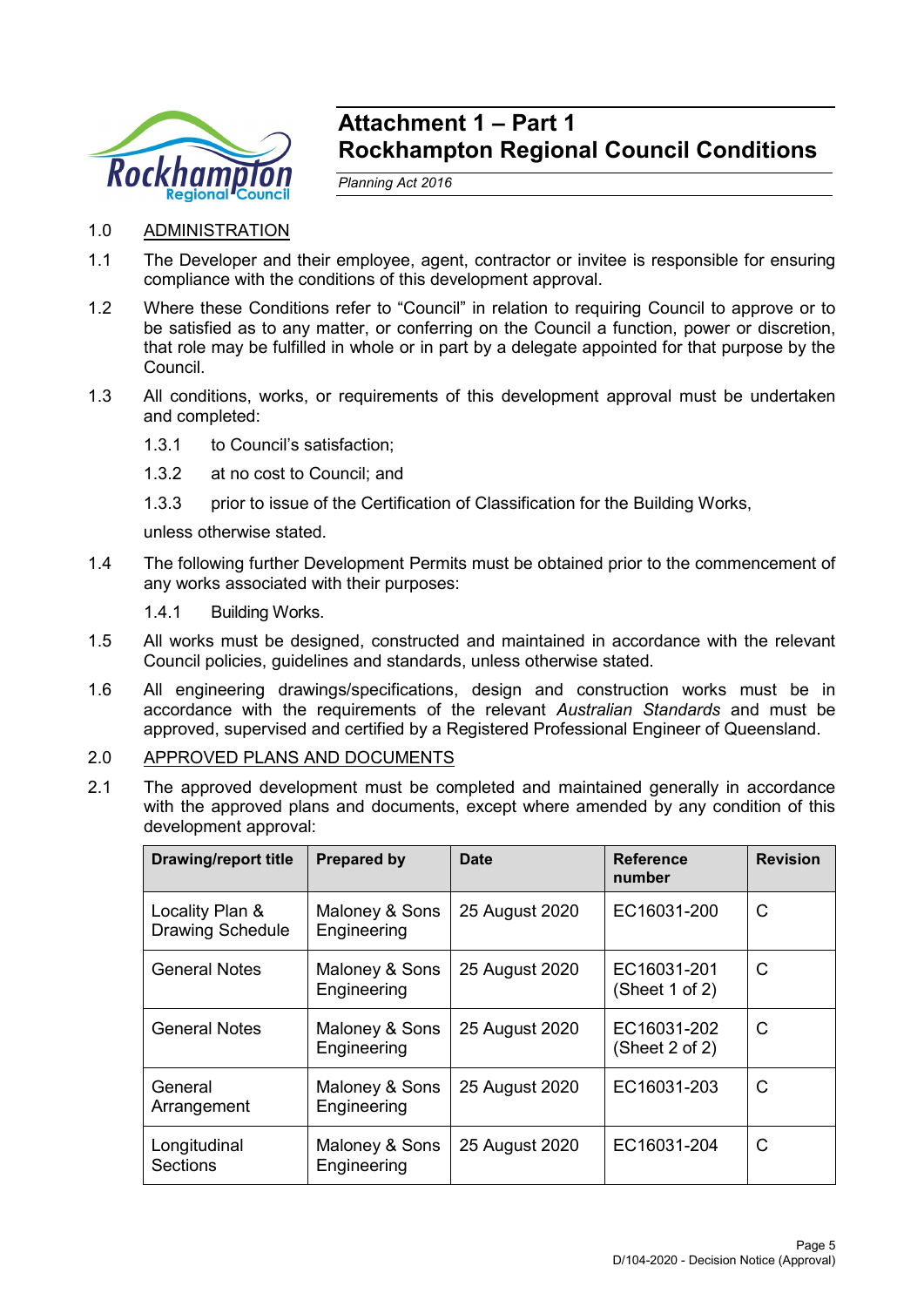| <b>Structural Details</b>                  | Maloney & Sons<br>Engineering | 25 August 2020           | EC16031-205<br>(Sheet 1 of 2)  | C |
|--------------------------------------------|-------------------------------|--------------------------|--------------------------------|---|
| <b>Structural Details</b>                  | Maloney & Sons<br>Engineering | 25 August 2020           | EC16031-206<br>(Sheet 2 of 2)  | C |
| Detailed Design<br>Report                  | Maloney & Sons<br>Engineering | 14 October 2020          | EP/001<br><b>EC16031-Rev B</b> | C |
| <b>Splitters Creek</b><br>Maintenance Plan | <b>Heights College</b>        | $\overline{\phantom{a}}$ |                                |   |

- 2.2 Where there is any conflict between the conditions of this development approval and the details shown on the approved plans and documents, the conditions of this development approval must prevail.
- 2.3 Where conditions require the above plans or documents to be amended, the revised document(s) must be submitted for approval by Council prior to the submission of an application for a Development Permit for Building Works.

#### 3.0 STORMWATER WORKS

3.1 The fencing structures must not adversely affect surrounding land or infrastructure in comparison to the pre-development conditions, including but not limited to blocking, restricting, altering or diverting existing stormwater runoff patterns or having the potential to cause nuisance or damage to surrounding land or infrastructure.

#### 4.0 BUILDING WORKS

- 4.1 A Development Permit for Building Works must be obtained prior to the commencement of any building works on the site.
- 4.2 All building works for Class 10 structures must be undertaken in accordance with *Queensland Development Code, Mandatory Part 1.4* for building over or near relevant infrastructure, Council's *Building Over/Adjacent to Local Government Sewerage Infrastructure Policy* and any permit obtained in respect of this policy.
- 4.3 All sections of the fencing structures that are subjected to flood inundation during a one per cent (1%) Annual exceedance probability flood event, must be designed and constructed using suitable flood resilient materials.
- 4.4 Any application for a Development Permit for Building Works must be accompanied by a detailed structural engineering report and a building certificate prepared by a suitably qualified Registered Professional Engineer of Queensland, which demonstrates that the fence structures have been designed to withstand the forces created by floodwaters and debris loading.

#### 5.0 ASSET MANAGEMENT

- 5.1 Any alteration necessary to electricity, telephone, water mains, sewerage mains, and/or public utility installations resulting from the development or in connection with the development, must be undertaken and completed at no cost to Council.
- 5.2 Any damage to existing stormwater, water supply and sewerage infrastructure, kerb and channel, pathway or roadway (including removal of concrete slurry from public land and Council infrastructure), that occurs while any works are being carried out in association with this development approval must be repaired at full cost to the developer. This includes the reinstatement of any existing traffic signs or pavement markings that may have been removed or damaged.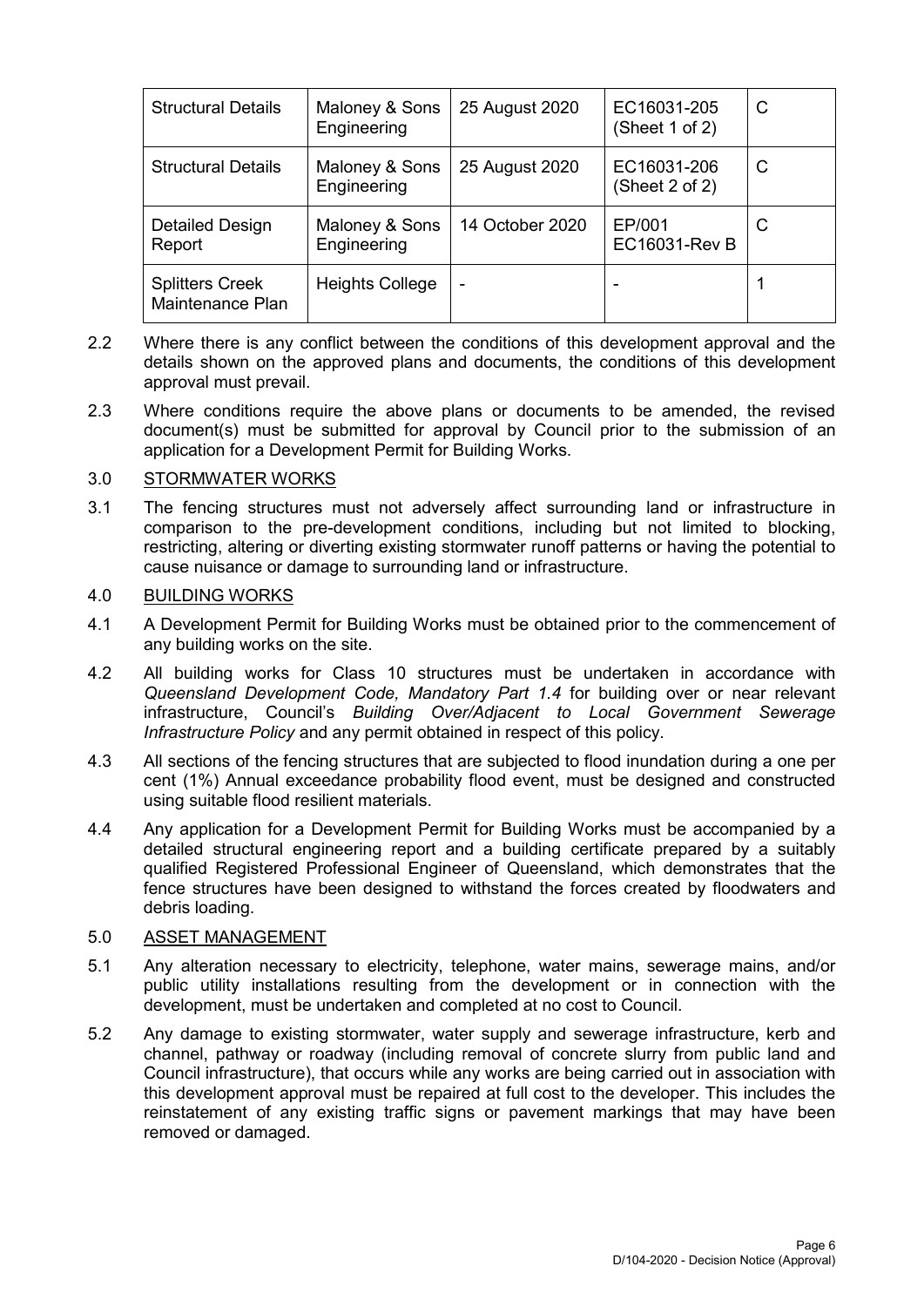### 6.0 ENVIRONMENTAL

6.1 An Erosion Control and Stormwater Control Management Plan prepared in accordance with the *Capricorn Municipal Design Guidelines*, must be implemented, monitored and maintained for the duration of the development works, and until all exposed soil areas are permanently stabilised (for example, turfed, hydromulched, concreted or landscaped). The plan must be available on-site for inspection by Council Officers whilst all works are being carried out.

## 7.0 OPERATING PROCEDURES

- 7.1 All construction materials, waste, waste skips, machinery and contractors' vehicles must be located, stored or parked within the development site.
- 7.2 In relation to the approved 'Splitters Creek Maintenance Plan' (refer to condition 2.1):
	- 7.2.1 It is the responsibility of the owner or occupier of the land to, at all times, strictly adhere to the 'Splitters Creek Maintenance Plan' including its 'Action Plan'; and
	- 7.2.2 Recordkeeping must be undertaken and maintained in accordance with the approved maintenance plan and be made available for Council to view when requested, as soon as practical.

Note: This maintenance plan must be implemented to ensure that the fencing structures do not cause any adverse impacts to external properties following a storm and/or flood event. A property note to this effect will be included to notify future landowners.

#### ADVISORY NOTES

## NOTE 1. Aboriginal Cultural Heritage

It is advised that under section 23 of the *Aboriginal Cultural Heritage Act 2003*, a person who carries out an activity must take all reasonable and practicable measures to ensure the activity does not harm Aboriginal cultural heritage (the "cultural heritage duty of care"). Maximum penalties for breaching the duty of care are listed in the Aboriginal cultural heritage legislation. The information on Aboriginal cultural heritage is available on the Department of Aboriginal and Torres Strait Islander and Partnerships website: [www.datsip.qld.gov.au](http://www.datsip.qld.gov.au/)

### NOTE 2. General Environmental Duty

General environmental duty under the *Environmental Protection Act 1994* prohibits unlawful environmental nuisance caused by noise, aerosols, particles, dust, ash, fumes, light, odour or smoke beyond the boundaries of the development site during all stages of the development including earthworks, construction and operation.

#### NOTE 3. General Safety Of Public During Construction

The *Work Health and Safety Act 2011* and *Manual of Uniform Traffic Control Devices* must be complied with in carrying out any construction works, and to ensure safe traffic control and safe public access in respect of works being constructed on a road.

#### NOTE 4. Building Works

Council will be a referral agency for the Building Works Permit where the development does not comply with the Queensland Development Code. This Development Permit does not constitute a referral agency response from Council for the Building Works Permit in relation to building envelopes and setbacks.

#### NOTE 5. Property Note (Security Fencing Maintenance Plan)

It is the responsibility of the owner or occupier of the land to, at all times, strictly adhere to the 'Splitters Creek Maintenance Plan' (refer to condition 2.1) including its 'Action Plan'. Recordkeeping must be undertaken and maintained in accordance with the approved maintenance plan and be made available for Council to view when requested, as soon as practical.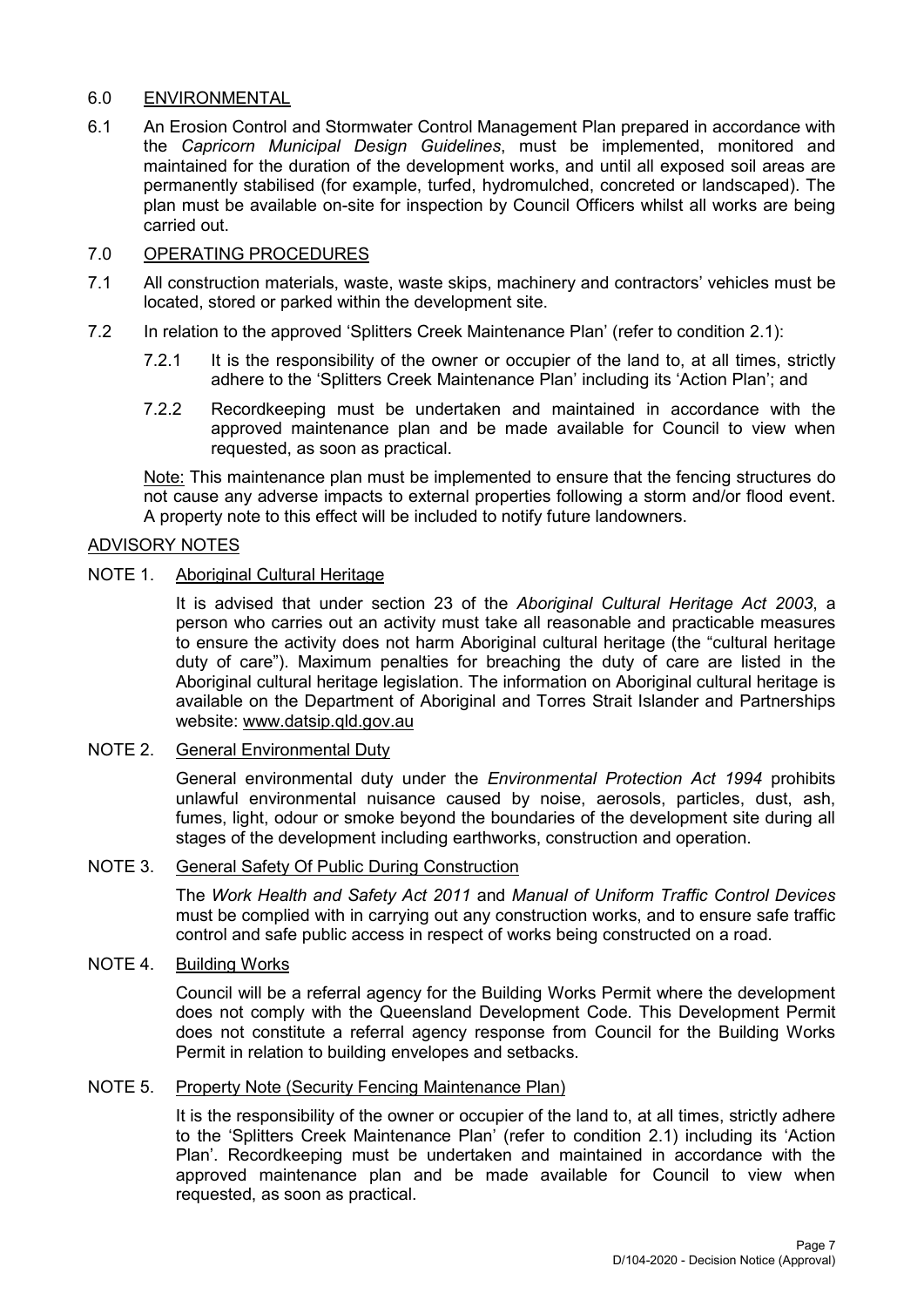

**Attachment 1 – Part 2 Referral Agency Conditions - Queensland Treasury (State Assessment and Referral Agency Department)** *Planning Act 2016*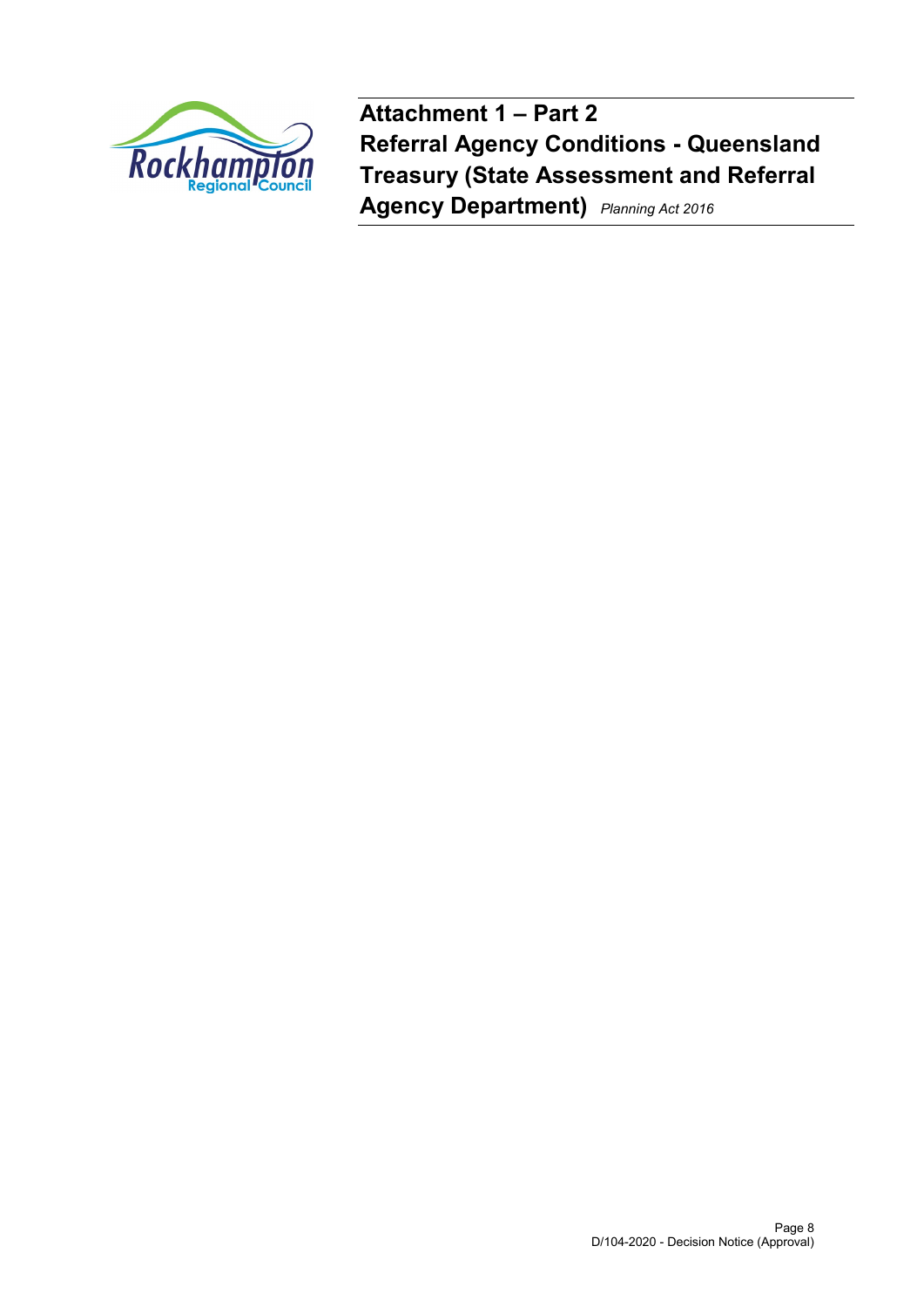

# **Attachment 2 - Appeal Rights**

*PLANNING ACT 2016*

The following is an extract from the *Planning Act 2016 (Chapter 6)*

#### *Appeal rights*

#### *229 Appeals to tribunal or P&E Court*

- (1) Schedule 1 states—
	- (a) matters that may be appealed to— (i)either a tribunal or the P&E Court; or (ii)only a tribunal; or (iii)only the P&E Court; and
	- (b) the person—

(i)who may appeal a matter (the **appellant**); and (ii)who is a respondent in an appeal of the matter; and (iii)who is a co-respondent in an appeal of the matter; and

- (iv)who may elect to be a co-respondent in an appeal of the matter.
- (2) An appellant may start an appeal within the appeal period.
- (3) The **appeal period** is—
	- (a) for an appeal by a building advisory agency—10 business days after a decision notice for the decision is given to the agency or
	- (b) for an appeal against a deemed refusal—at any time after the deemed refusal happens; or
	- (c) for an appeal against a decision of the Minister, under chapter 7, part 4, to register premises or to renew the registration of premises—20 business days after a notice is published under section 269(3)(a) or (4); or
	- (d) for an appeal against an infrastructure charges notice— 20 business days after the infrastructure charges notice is given to the person; or
	- (e) for an appeal about a deemed approval of a development application for which a decision notice has not been given—30 business days after the applicant gives the deemed approval notice to the assessment manager; or
	- (f) for any other appeal—20 business days after a notice of the decision for the matter, including an enforcement notice, is given to the person.

#### Note—

See the P&E Court Act for the court's power to extend the appeal period.

- (4) Each respondent and co-respondent for an appeal may be heard in the appeal.
- (5) If an appeal is only about a referral agency's response, the assessment manager may apply to the tribunal or P&E Court to withdraw from the appeal.
- (6) To remove any doubt, it is declared that an appeal against an infrastructure charges notice must not be about—
	- (a) the adopted charge itself; or
	- (b) for a decision about an offset or refund—
		- (i) the establishment cost of trunk infrastructure identified in a LGIP; or
		- (ii) the cost of infrastructure decided using the method

included in the local government's charges resolution.

#### **230 Notice of appeal**

- (1) An appellant starts an appeal by lodging, with the registrar of the tribunal or P&E Court, a notice of appeal that—
	- (a) is in the approved form; and
	- (b) succinctly states the grounds of the appeal.
- (2) The notice of appeal must be accompanied by the required fee.
- (3) The appellant or, for an appeal to a tribunal, the registrar must, within the service period, give a copy of the notice of appeal to—
- (a) the respondent for the appeal; and
- (b) each co-respondent for the appeal; and
- (c) for an appeal about a development application under schedule 1, table 1, item 1—each principal submitter for the development application; and
- (d) for an appeal about a change application under schedule 1, table 1, item 2—each principal submitter for the change application; and
- (e) each person who may elect to become a co-respondent for the appeal, other than an eligible submitter who is not a principal submitter in an appeal under paragraph (c) or (d); and
- (f) for an appeal to the P&E Court—the chief executive; and
- (g) for an appeal to a tribunal under another Act—any other person who the registrar considers appropriate.
- (4) The **service period** is—
	- (a) if a submitter or advice agency started the appeal in the P&E Court—2 business days after the appeal is started; or
	- (b) otherwise—10 business days after the appeal is started.
- (5) A notice of appeal given to a person who may elect to be a co-respondent must state the effect of subsection
- (6) A person elects to be a co-respondent by filing a notice of election, in the approved form, within 10 business days after the notice of appeal is given to the person*.*
- **231 Other appeals**
- (1) Subject to this chapter, schedule 1 and the P&E Court Act, unless the Supreme Court decides a decision or other matter under this Act is affected by jurisdictional error, the decision or matter is non-appealable.
- (2) The Judicial Review Act 1991, part 5 applies to the decision or matter to the extent it is affected by jurisdictional error.
- (3) A person who, but for subsection (1) could have made an application under the Judicial Review Act 1991 in relation to the decision or matter, may apply under part 4 of that Act for a statement of reasons in relation to the decision or matter.
- (4) In this section— **decision** includes—
	- (a) conduct engaged in for the purpose of making a decision; and
	- (b) other conduct that relates to the making of a decision; and
	- (c) the making of a decision or the failure to make a decision; and
	- (d) a purported decision; and
	- (e) a deemed refusal.

**non-appealable**, for a decision or matter, means the decision or matter—

- (a) is final and conclusive; and
- (b) may not be challenged, appealed against, reviewed, quashed, set aside or called into question in any other way under the Judicial Review Act 1991 or otherwise, whether by the Supreme Court, another court, a tribunal or another entity; and
- (c) is not subject to any declaratory, injunctive or other order of the Supreme Court, another court, a tribunal or another entity on any ground.

#### **232 Rules of the P&E Court**

- (1) A person who is appealing to the P&E Court must comply with the rules of the court that apply to the appeal.
- (2) However, the P&E Court may hear and decide an appeal even if the person has not complied with rules of the P&E Court.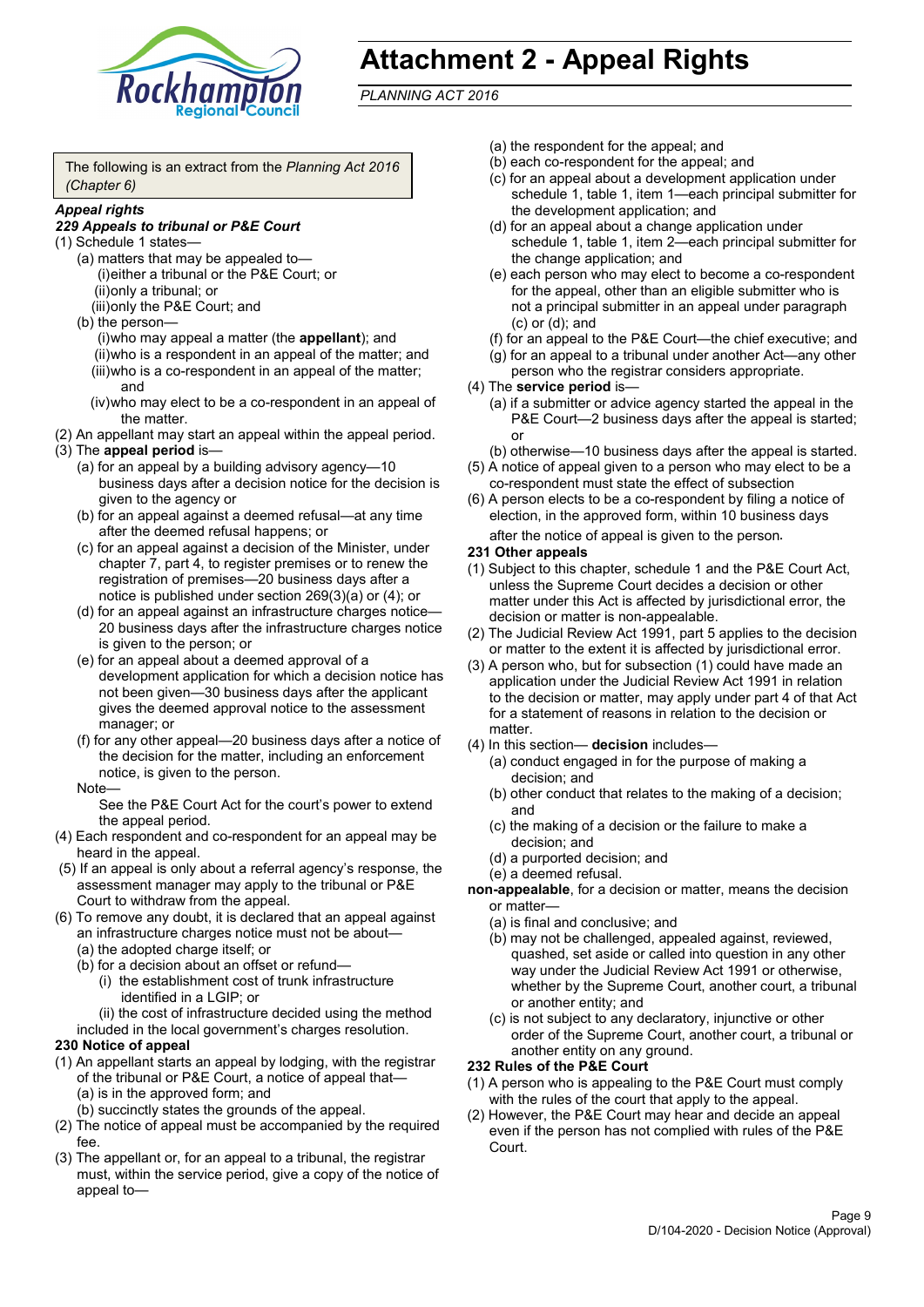

## **Appeal Rights**

*PLANNING ACT 2016*

## **Schedule 1**

#### **Appeals section 229 1 Appeal rights and parties to appeals**

- (1) Table 1 states the matters that may be appealed to—(a) the P&E court; or (b) a tribunal.
- (2) However, table 1 applies to a tribunal only if the matter involves—
	- (a) the refusal, or deemed refusal of a development application, for—
	- (i) a material change of use for a classified building; or
	- (ii) operational work associated with building work, a retaining wall, or a tennis court; or
	- (b) a provision of a development approval for—
	- (i) a material change of use for a classified building; or
- (ii) operational work associated with building work, a retaining wall, or a tennis court; or
	- (c) if a development permit was applied for—the decision to give a preliminary approval for—
		- (i) a material change of use for a classified building; or
		- (ii) operational work associated with building work, a retaining wall, or a tennis court; or
	- (d) a development condition if—
		- (i) the development approval is only for a material change of use that involves the use of a building classified under the Building Code as a class 2 building; and
		- (ii) the building is, or is proposed to be, not more than 3 storeys; and
		- (iii) the proposed development is for not more than 60 sole-occupancy units; or
	- (e) a decision for, or a deemed refusal of, an extension application for a development approval that is only for a material change of use of a classified building; or
	- (f) a decision for, or a deemed refusal of, a change application for a development approval that is only for a material change of use of a classified building; or
	- (g) a matter under this Act, to the extent the matter relates to—
		- (i) the Building Act, other than a matter under that Act that may or must be decided by the Queensland Building and Construction Commission; or
		- (ii) the Plumbing and Drainage Act, part 4 or 5; or
	- (h) a decision to give an enforcement notice in relation to a matter under paragraphs (a) to (g); or
	- (i) a decision to give an infrastructure charges notice; or
	- (j) the refusal, or deemed refusal, of a conversion application; or
	- (k) a matter that, under another Act, may be appealed to the tribunal; or
	- (l) a matter prescribed by regulation.
- (3) Also, table 1 does not apply to a tribunal if the matter

involves—

- (a) for a matter in subsection  $(2)(a)$  to  $(d)$ 
	- (i) a development approval for which the development application required impact assessment; and
	- (ii) a development approval in relation to which the assessment manager received a properly made submission for the development application; or
- (b) a provision of a development approval about the identification or inclusion, under a variation approval, of a matter for the development.
- (4) Table 2 states the matters that may be appealed only to the P&E Court.
- (5) Table 3 states the matters that may be appealed only to the tribunal.
- (6) In each table—
	- (a) column 1 states the appellant in the appeal; and
	- (b) column 2 states the respondent in the appeal; and
	- (c) column 3 states the co-respondent (if any) in the appeal; and
	- (d) column 4 states the co-respondents by election (if any) in the appeal.
- (7) If the chief executive receives a notice of appeal under section 230(3)(f), the chief executive may elect to be a corespondent in the appeal.

| Table 1<br>Appeals to the P&E Court and, for certain matters, to a tribunal                                                                                                                                                                                                                                                                    |                           |                                             |                                                         |  |  |
|------------------------------------------------------------------------------------------------------------------------------------------------------------------------------------------------------------------------------------------------------------------------------------------------------------------------------------------------|---------------------------|---------------------------------------------|---------------------------------------------------------|--|--|
| 1. Development applications<br>An appeal may be made against-<br>(a) the refusal of all or part of the development application; or<br>(b) the deemed refusal of the development application; or<br>(c) a provision of the development approval; or<br>(d) if a development permit was applied for—the decision to give a preliminary approval. |                           |                                             |                                                         |  |  |
| Column 1<br>Appellant                                                                                                                                                                                                                                                                                                                          | Column 2<br>Respondent    | Column 3<br>Co-respondent<br>$($ if any $)$ | Column 4<br>Co-respondent by election<br>$(i$ f anv $)$ |  |  |
| The applicant                                                                                                                                                                                                                                                                                                                                  | The assessment<br>manager | If the appeal is about<br>a concurrence     | 1 A concurrence agency that is<br>not a co-respondent   |  |  |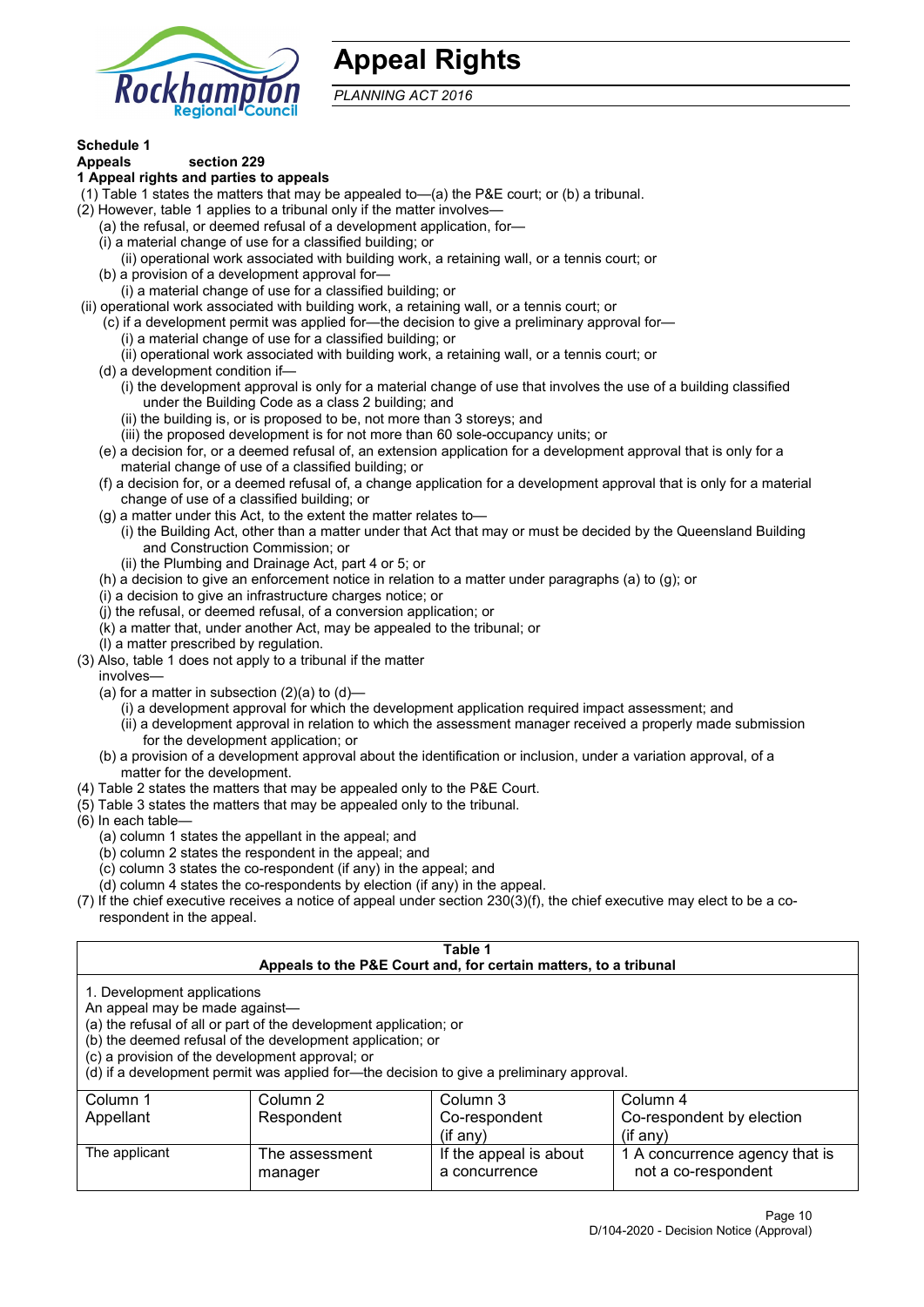| Table 1<br>Appeals to the P&E Court and, for certain matters, to a tribunal                                                                                                                           |                                                                                                                               |                                                                 |                                                                                                                                                                                                                                                                                                                                                 |  |
|-------------------------------------------------------------------------------------------------------------------------------------------------------------------------------------------------------|-------------------------------------------------------------------------------------------------------------------------------|-----------------------------------------------------------------|-------------------------------------------------------------------------------------------------------------------------------------------------------------------------------------------------------------------------------------------------------------------------------------------------------------------------------------------------|--|
|                                                                                                                                                                                                       |                                                                                                                               | agency's referral<br>response-the<br>concurrence agency         | 2 If a chosen Assessment<br>manager is the respondent-<br>the prescribed assessment<br>manager<br>3 Any eligible advice agency for<br>the application<br>4 Any eligible submitter for the<br>application                                                                                                                                        |  |
| 2. Change applications<br>An appeal may be made against-<br>(b) a deemed refusal of a change application.                                                                                             |                                                                                                                               |                                                                 | (a) a responsible entity's decision for a change application, other than a decision made by the P&E court; or                                                                                                                                                                                                                                   |  |
| Column 1<br>Appellant                                                                                                                                                                                 | Column <sub>2</sub><br>Respondent                                                                                             | Column 3<br>Co-respondent<br>(if any)                           | Column 4<br>Co-respondent by election<br>(if any)                                                                                                                                                                                                                                                                                               |  |
| 1 The applicant<br>2 If the responsible<br>entity is the<br>assessment<br>manager-an<br>affected entity that<br>gave a pre-request<br>notice or response<br>notice                                    | The responsible<br>entity                                                                                                     | If an affected entity<br>starts the appeal-the<br>applicant     | 1 A concurrence agency for the<br>development application<br>2 If a chosen assessment<br>manager is the respondent-<br>the prescribed assessment<br>manager<br>3 A private certifier for the<br>development application<br>4 Any eligible advice agency for<br>the change application<br>5 Any eligible submitter for the<br>change application |  |
| 3. Extension applications<br>An appeal may be made against-                                                                                                                                           | (a) the assessment manager's decision about an extension application; or<br>(b) a deemed refusal of an extension application. |                                                                 |                                                                                                                                                                                                                                                                                                                                                 |  |
| Column 1<br>Appellant                                                                                                                                                                                 | Column <sub>2</sub><br>Respondent                                                                                             | Column 3<br>Co-respondent<br>(if any)                           | Column 4<br>Co-respondent by election<br>(if any)                                                                                                                                                                                                                                                                                               |  |
| 1 The applicant<br>1<br>2<br>For a matter other<br>than a deemed<br>refusal of an<br>extension<br>application - a<br>concurrence<br>agency, other than<br>the chief executive,<br>for the application | The assessment<br>manager                                                                                                     | If a concurrence<br>agency starts the<br>appeal - the applicant | If a chosen assessment<br>manager is the respondent - the<br>prescribed assessment manager                                                                                                                                                                                                                                                      |  |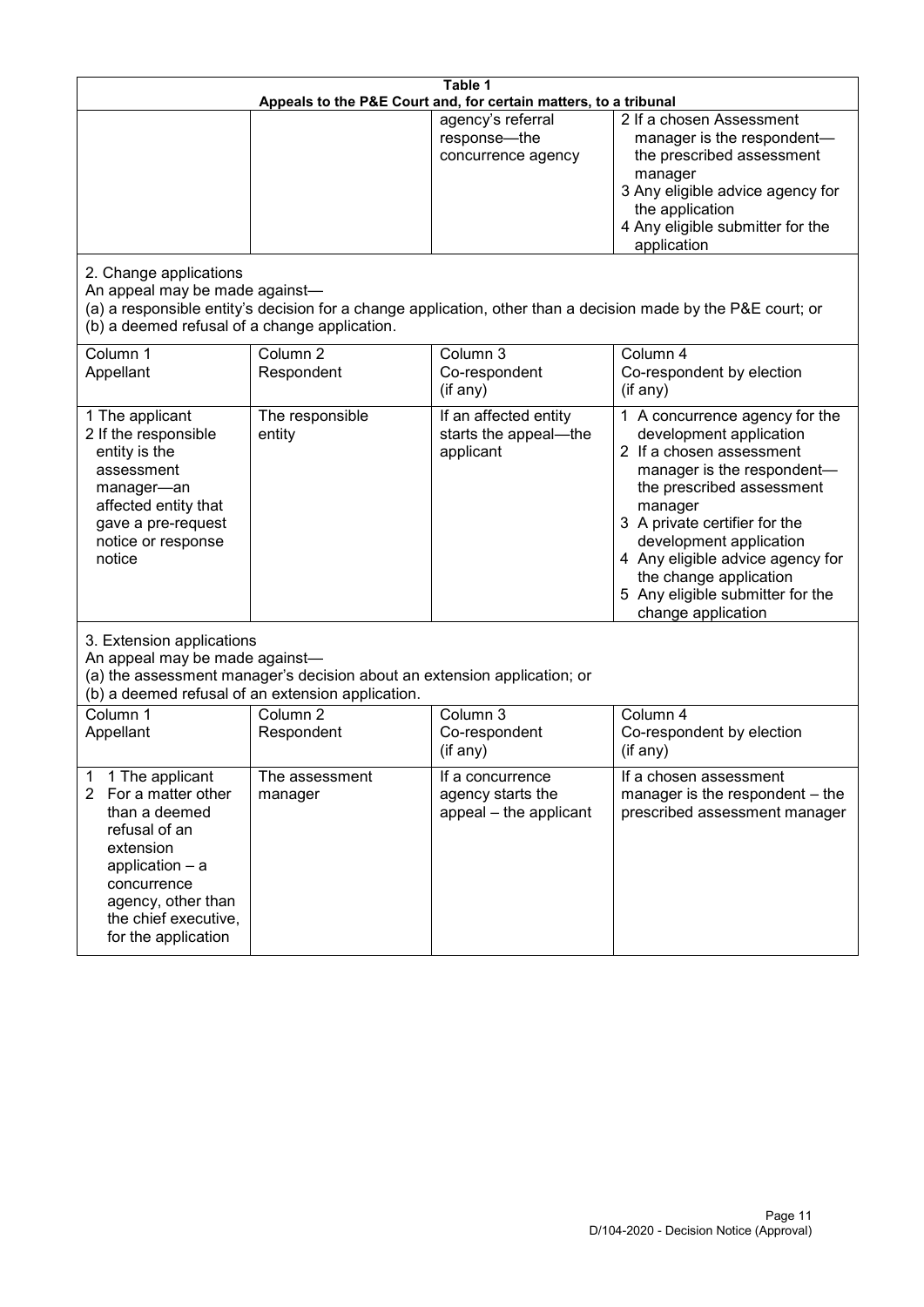#### **Table 1 Appeals to the P&E Court and, for certain matters, to a tribunal**

4. Infrastructure charges notices

- An appeal may be made against an infrastructure charges notice on 1 or more of the following grounds
- a) The notice involved an error relating to
	- (i) The application of the relevant adopted charge; or
- Examples of errors in applying an adopted charge
	- The incorrect application of gross floor area for a non-residential development
	- Applying an incorrect 'use category', under a regulation, to the development
	- (i) The working out of extra demands, for section 120; or
	- (ii) An offset or refund; or
- b) The was no decision about an offset or refund; or
- c) If the infrastructure charges notice states a refund will be given the timing for giving the refund; or
- d) The amount of the charge is so unreasonable that no reasonable relevant local government could have

## imposed the amount.

| Column 1<br>Appellant                                    | Column 2<br>Respondent                                                    | Column 3<br>Co-respondent<br>(if any) | Column 4<br>Co-respondent by election<br>$($ if any $)$ |
|----------------------------------------------------------|---------------------------------------------------------------------------|---------------------------------------|---------------------------------------------------------|
| The person given the<br>Infrastructure charges<br>notice | The local government<br>that gave the<br>infrastructure charges<br>notice |                                       |                                                         |

5. Conversion applications

An appeal may be made against—

(a) the refusal of a conversion application; or

(b) a deemed refusal of a conversion application.

| Column 1<br>Appellant | Column 2<br>Respondent                                                  | Column 3<br>Co-respondent<br>$($ if any $)$ | Column 4<br>Co-respondent by election<br>$($ if any $)$ |
|-----------------------|-------------------------------------------------------------------------|---------------------------------------------|---------------------------------------------------------|
| The applicant         | The local government<br>to which the conversion<br>application was made |                                             | $\overline{\phantom{0}}$                                |

6. Enforcement notices

An appeal may be made against the decision to give an enforcement notice.

| Column 1                                   | Column 2                     | Column 3      | Column 4                                                                                                                                                                   |
|--------------------------------------------|------------------------------|---------------|----------------------------------------------------------------------------------------------------------------------------------------------------------------------------|
| Appellant                                  | Respondent                   | Co-respondent | Co-respondent by election                                                                                                                                                  |
|                                            |                              | (if any)      | $($ if any $)$                                                                                                                                                             |
| The person given the<br>enforcement notice | The enforcement<br>authority |               | If the enforcement authority is<br>not the local government for<br>the premises in relation to which<br>the offence is alleged to have<br>happened-the local<br>government |

#### **Table 2 Appeals to the P&E Court only**

1. Appeals from tribunal

An appeal may be made against a decision of a tribunal, other than a decision under

section 252, on the ground of—

(a) an error or mistake in law on the part of the tribunal; or

(b) jurisdictional error.

| Column 1<br>Appellant                             | Column 2<br>Respondent                                    | Column 3<br>Co-respondent<br>$($ if any $)$ | Column 4<br>Co-respondent by election<br>$($ if any $)$ |
|---------------------------------------------------|-----------------------------------------------------------|---------------------------------------------|---------------------------------------------------------|
| A party to the<br>proceedings for the<br>decision | The other party to the<br>proceedings for the<br>decision | ٠                                           |                                                         |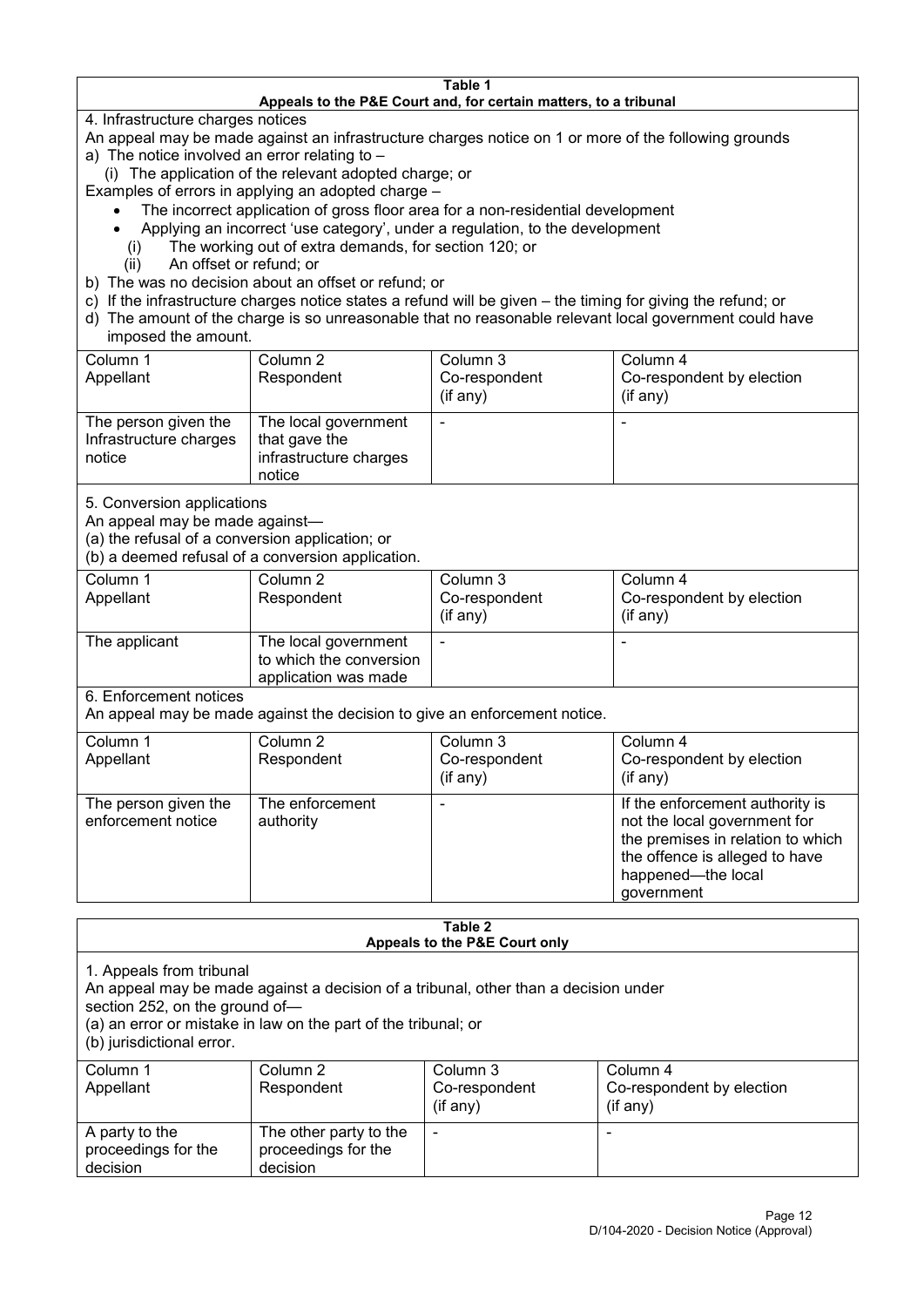#### **Table 2 Appeals to the P&E Court only**

2. Eligible submitter appeals

An appeal may be made against the decision to give a development approval, or an approval for a change application, to the extent that the decision relates to—

(a) any part of the development application for the development approval that required impact assessment; or (b) a variation request.

| Column 1                                                                                                                                                                                     | Column 2                                                                                                                                                                                                                          | Column 3                                                                                                                  | Column 4                                             |  |  |
|----------------------------------------------------------------------------------------------------------------------------------------------------------------------------------------------|-----------------------------------------------------------------------------------------------------------------------------------------------------------------------------------------------------------------------------------|---------------------------------------------------------------------------------------------------------------------------|------------------------------------------------------|--|--|
| Appellant                                                                                                                                                                                    | Respondent                                                                                                                                                                                                                        | Co-respondent                                                                                                             | Co-respondent by election                            |  |  |
|                                                                                                                                                                                              |                                                                                                                                                                                                                                   | (if any)                                                                                                                  | (if any)                                             |  |  |
| 1 For a development<br>application-an<br>eligible submitter for<br>the development<br>application<br>2 For a change<br>application-an<br>eligible submitter for<br>the change<br>application | 1 For a development<br>application-the<br>assessment<br>manager<br>2 For a change<br>application-the<br>responsible entity                                                                                                        | 1 The applicant<br>2 If the appeal is<br>about a concurrence<br>agency's referral<br>response---the<br>concurrence agency | Another eligible<br>submitter for the<br>application |  |  |
|                                                                                                                                                                                              | $\mathsf{A}$ . Figure 1. The contract of the contract of the contract of the contract of the contract of the contract of the contract of the contract of the contract of the contract of the contract of the contract of the cont |                                                                                                                           |                                                      |  |  |

3. Eligible submitter and eligible advice agency appeals

An appeal may be made against a provision of a development approval, or failure to

include a provision in the development approval, to the extent the matter relates to—

(a) any part of the development application or the change application, for the development approval, that required impact assessment; or

(b) a variation request.

| Column 1<br>Appellant                                                                                                                                                                                                                                                                         | Column <sub>2</sub><br>Respondent                                                                                                                                                                    | Column 3<br>Co-respondent                                                                                               | Column 4<br>Co-respondent by election             |
|-----------------------------------------------------------------------------------------------------------------------------------------------------------------------------------------------------------------------------------------------------------------------------------------------|------------------------------------------------------------------------------------------------------------------------------------------------------------------------------------------------------|-------------------------------------------------------------------------------------------------------------------------|---------------------------------------------------|
|                                                                                                                                                                                                                                                                                               |                                                                                                                                                                                                      | (if any)                                                                                                                | (if any)                                          |
| 1 For a development<br>application-an<br>eligible submitter for<br>the development<br>application<br>2 For a change<br>application-an<br>eligible submitter for<br>the change<br>application<br>3 An eligible advice<br>agency for the<br>development<br>application or<br>change application | 1 For a development<br>application-the<br>assessment<br>manager<br>2 For a change<br>application-the<br>responsible entity                                                                           | 1 The applicant<br>2 If the appeal is<br>about a concurrence<br>agency's referral<br>response—the<br>concurrence agency | Another eligible submitter for the<br>application |
| 4. Compensation claims<br>An appeal may be made against-                                                                                                                                                                                                                                      | (a) a decision under section 32 about a compensation claim; or<br>(b) a decision under section 265 about a claim for compensation; or<br>(c) a deemed refusal of a claim under paragraph (a) or (b). |                                                                                                                         |                                                   |
| Column 1<br>Appellant                                                                                                                                                                                                                                                                         | Column 2<br>Respondent                                                                                                                                                                               | Column 3<br>Co-respondent<br>(if any)                                                                                   | Column 4<br>Co-respondent by election<br>(if any) |
| A person dissatisfied<br>with the decision                                                                                                                                                                                                                                                    | The local<br>government to which<br>the claim was made                                                                                                                                               |                                                                                                                         |                                                   |
| 5. Registered premises                                                                                                                                                                                                                                                                        |                                                                                                                                                                                                      |                                                                                                                         |                                                   |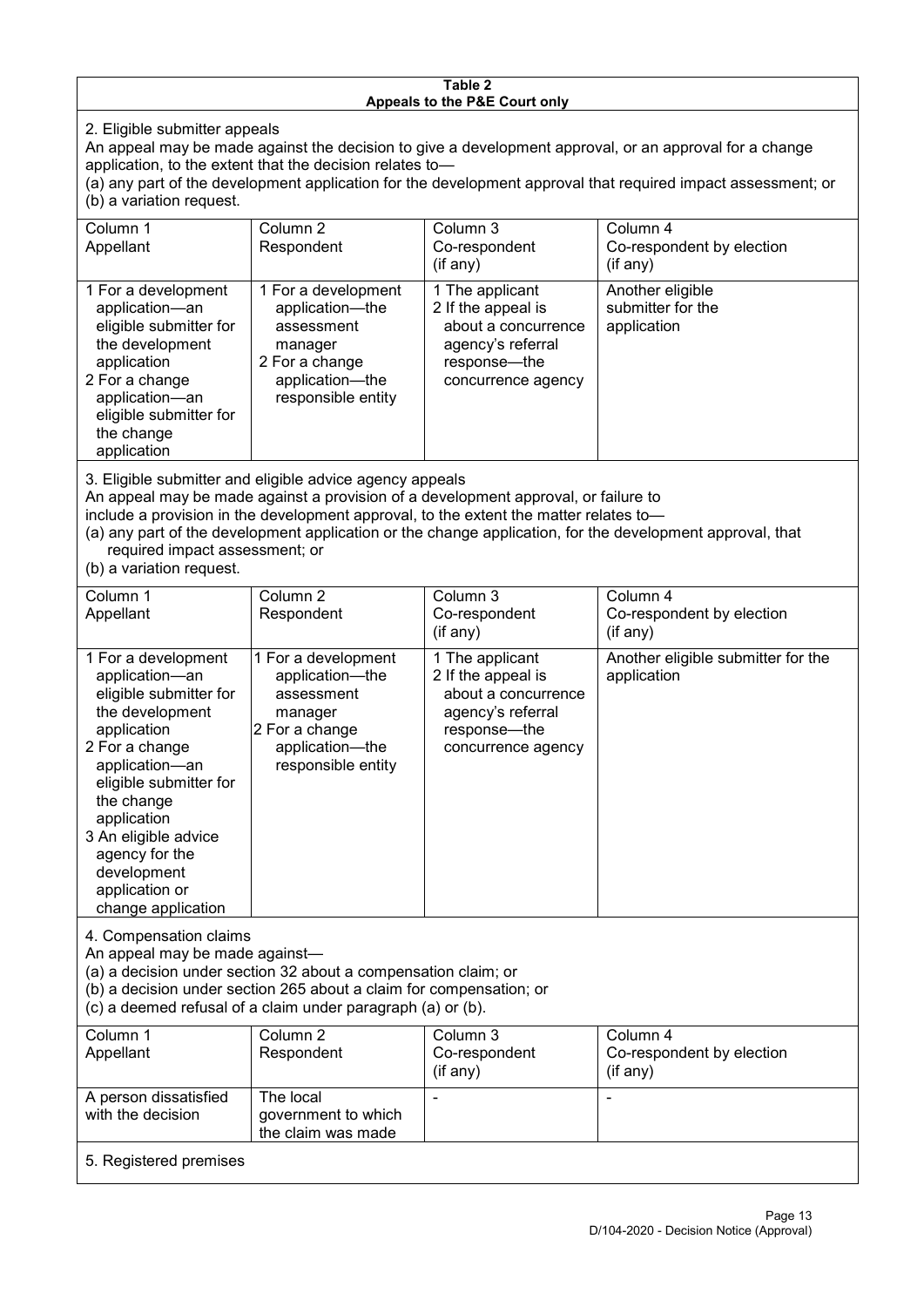| Table 2<br>Appeals to the P&E Court only                                                                                                                                                                                                                                                                             |                                   |                                                                           |                                                                                                                                                                             |  |  |
|----------------------------------------------------------------------------------------------------------------------------------------------------------------------------------------------------------------------------------------------------------------------------------------------------------------------|-----------------------------------|---------------------------------------------------------------------------|-----------------------------------------------------------------------------------------------------------------------------------------------------------------------------|--|--|
| An appeal may be made against a decision of the Minister under chapter 7, part 4.                                                                                                                                                                                                                                    |                                   |                                                                           |                                                                                                                                                                             |  |  |
| Column 1                                                                                                                                                                                                                                                                                                             | Column <sub>2</sub>               | Column 3                                                                  | Column 4                                                                                                                                                                    |  |  |
| Appellant                                                                                                                                                                                                                                                                                                            | Respondent                        | Co-respondent<br>(if any)                                                 | Co-respondent by election<br>(if any)                                                                                                                                       |  |  |
| 1 A person given a<br>decision notice about<br>the decision<br>2 If the decision is to<br>register premises or<br>renew the<br>registration of<br>premises-an owner<br>or occupier of<br>premises in the<br>affected area for the<br>registered premises<br>who is dissatisfied<br>with the decision                 | The Minister                      |                                                                           | If an owner or occupier starts the<br>appeal - the owner of the<br>registered premises                                                                                      |  |  |
| 6. Local laws<br>An appeal may be made against a decision of a local government, or conditions applied,<br>under a local law about-<br>(a) the use of premises, other than a use that is the natural and ordinary consequence of prohibited<br>development; or<br>(b) the erection of a building or other structure. |                                   |                                                                           |                                                                                                                                                                             |  |  |
| Column 1<br>Appellant                                                                                                                                                                                                                                                                                                | Column <sub>2</sub><br>Respondent | Column 3<br>Co-respondent<br>(if any)                                     | Column 4<br>Co-respondent by election<br>(if any)                                                                                                                           |  |  |
| A person who-<br>(a) applied for the<br>decision; and<br>(b) is dissatisfied with<br>the decision or<br>conditions.                                                                                                                                                                                                  | The local government              |                                                                           |                                                                                                                                                                             |  |  |
|                                                                                                                                                                                                                                                                                                                      |                                   | Table 3<br>Appeals to the tribunal only                                   |                                                                                                                                                                             |  |  |
| 1. Building advisory agency appeals                                                                                                                                                                                                                                                                                  |                                   | work required code assessment against the building assessment provisions. | An appeal may be made against giving a development approval for building work to the extent the building                                                                    |  |  |
| Column 1<br>Appellant                                                                                                                                                                                                                                                                                                | Column <sub>2</sub><br>Respondent | Column 3<br>Co-respondent<br>(if any)                                     | Column 4<br>Co-respondent by election<br>(if any)                                                                                                                           |  |  |
| A building advisory<br>agency for the<br>development application<br>related to the approval                                                                                                                                                                                                                          | The assessment<br>manager         | The applicant                                                             | 1 A concurrence agency for the<br>development application<br>related to the approval<br>2 A private certifier for the<br>development application<br>related to the approval |  |  |
| 3. Certain decisions under the Building Act and the Plumbing and Drainage Act<br>An appeal may be made against a decision under-<br>(a) the Building Act, other than a decision made by the Queensland Building and Construction Commission; or<br>(b) the Plumbing and Drainage Act, part 4 or 5.                   |                                   |                                                                           |                                                                                                                                                                             |  |  |
| Column 1<br>Appellant                                                                                                                                                                                                                                                                                                | Column <sub>2</sub><br>Respondent | Column 3<br>Co-respondent<br>(if any)                                     | Column 4<br>Co-respondent by election<br>(if any)                                                                                                                           |  |  |